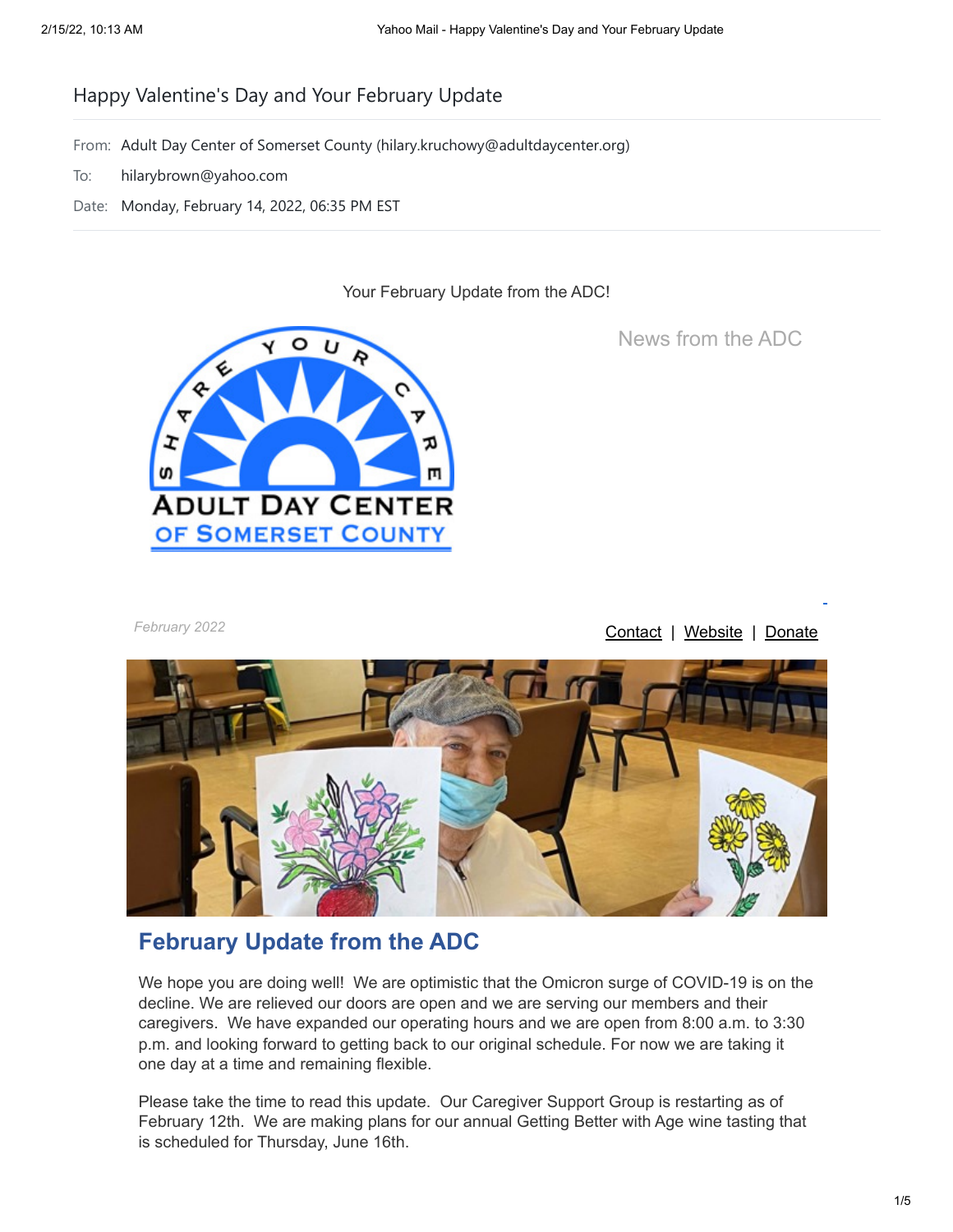We are here for you. If you need something, have a question or suggestion, or just need someone to speak to, please reach out to us.

Sincerely,

Diann Robinson

Executive Director



**Getting Better With Age**

**Please save the date for our Getting Better with Age Wine Tasting event. This year's event is scheduled for Thursday, June 16th at the Raritan Valley Country Club. If you are interested in working on the planning committee, please review the job description [here](https://eml-pusa01.app.blackbaud.net/intv2/j/5680A8F0-5288-435A-B668-717FF3AA420C/r/5680A8F0-5288-435A-B668-717FF3AA420C_4f3863e0-9e81-4dfb-a085-69bbd58504a3/l/5B94B772-6FC4-425A-9DF3-9455D933B3EA/c) and email [Hilary.](mailto:hilary.kruchowy@adultdaycenter.org?subject=2022%20ADC%20Wine%20Tasting) Our registration website is live and can be found [here.](https://eml-pusa01.app.blackbaud.net/intv2/j/5680A8F0-5288-435A-B668-717FF3AA420C/r/5680A8F0-5288-435A-B668-717FF3AA420C_4f3863e0-9e81-4dfb-a085-69bbd58504a3/l/47ACE195-CB6E-47B6-85F0-1D7AF70B461A/c) Click [here](https://eml-pusa01.app.blackbaud.net/intv2/j/5680A8F0-5288-435A-B668-717FF3AA420C/r/5680A8F0-5288-435A-B668-717FF3AA420C_4f3863e0-9e81-4dfb-a085-69bbd58504a3/l/9D5C549D-1035-472D-A6B4-F7183A62F8F0/c) to see our sponsorship forms.**

*"When I leave my loved one at the ADC, a weight is taken off my mind and I am stress free because I know they will be taken care of by your caring and compassionate staff."* -ADC Caregiver

## **Weekly Schedule and February Highlights**

For now, we are continuing with a weekly schedule that is sent home to our members each week. This month, we are celebrating Valentine's Day, National Pizza Day, and National Caregiver Day. We are looking forward to the spring and hoping to incorporate outside consultants into the program.



### **Please Review Us on Google**

The ADC's communications committee would like to build awareness about our program and make sure that everyone in Somerset County who is taking care of an older adult knows about us. Google reviews are powerful trust indicators and we invite our families to post a review. Would you please share your feedback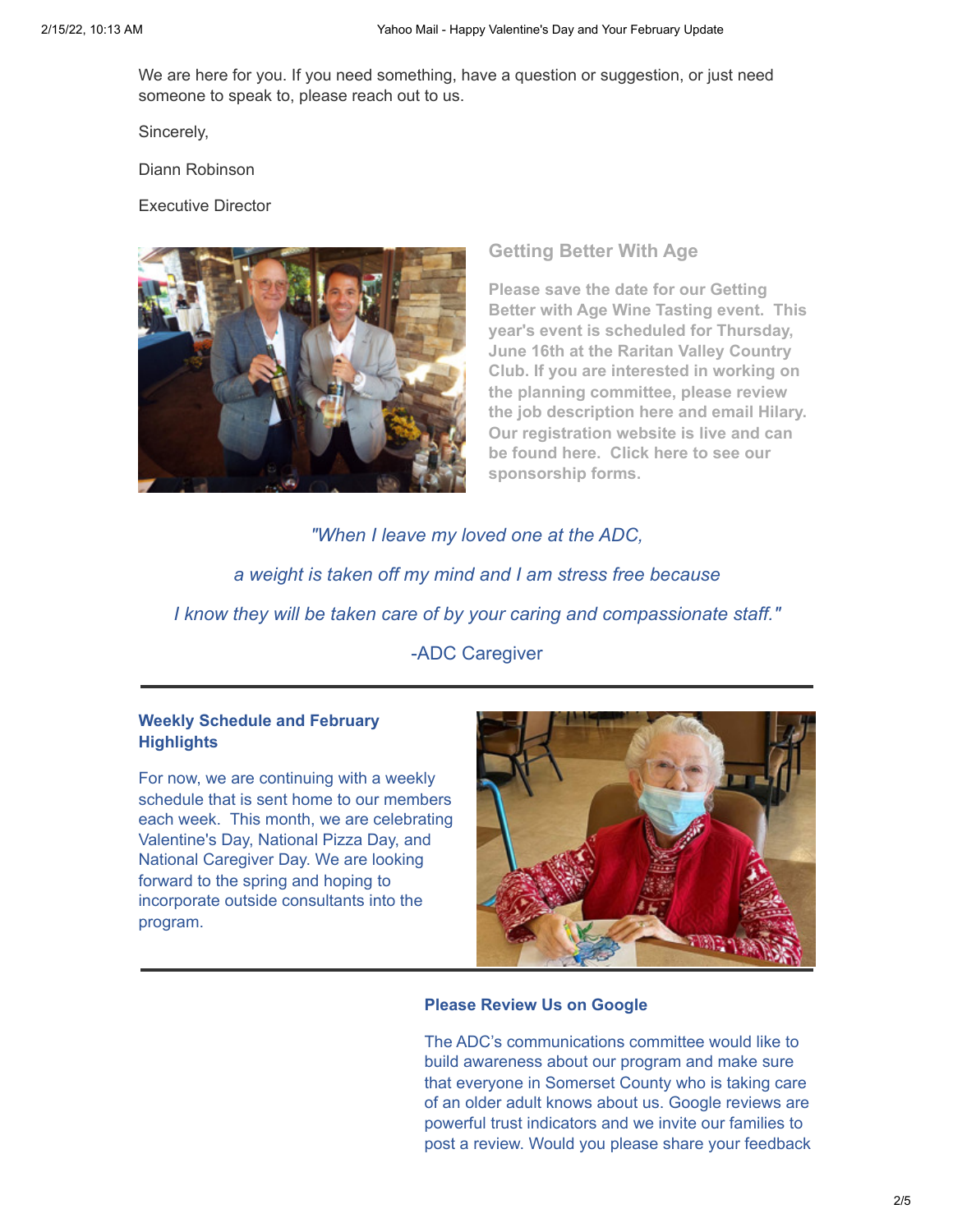

on our google page using this [link?](https://eml-pusa01.app.blackbaud.net/intv2/j/5680A8F0-5288-435A-B668-717FF3AA420C/r/5680A8F0-5288-435A-B668-717FF3AA420C_4f3863e0-9e81-4dfb-a085-69bbd58504a3/l/25EB8505-3FE3-4E80-B194-5DD8585CB73B/c) Every review helps us get the word out about the ADC so we will be able to help more families. [Here](https://eml-pusa01.app.blackbaud.net/intv2/j/5680A8F0-5288-435A-B668-717FF3AA420C/r/5680A8F0-5288-435A-B668-717FF3AA420C_4f3863e0-9e81-4dfb-a085-69bbd58504a3/l/A1CFFFD2-BA6F-4B77-8F99-750332874540/c) are some directions to help you post your review.

#### **ADC 2022 Fundraising Events - Save the Dates**

Getting Better With Age Wine Tasting - Thursday, June 16 at the Raritan Valley Country Club Generations Gala - Wednesday, November 9 at the Palace at Somerset Park



#### **2022 Caregiver Support Group Dates**

Please join us for our next Caregiver Support Group on Saturday, March 12 at 10:00 am. Please call or emai[l Stacy](mailto:sscelfo@adultdaycenter.org?subject=Caregiver%20Support%20Group) or Diann no later than Thursday, March 10th to sign up for the group. The dates for 2022 have been set and are listed on our website. Click [here](https://eml-pusa01.app.blackbaud.net/intv2/j/5680A8F0-5288-435A-B668-717FF3AA420C/r/5680A8F0-5288-435A-B668-717FF3AA420C_4f3863e0-9e81-4dfb-a085-69bbd58504a3/l/AAF0B4F7-05A7-460E-9DD1-F2BCEF25056C/c) for more information.

#### **Inclement Weather**

In the event of inclement weather, don't forget that you can check our Facebook page or call the ADC's voice mail after 7:00 a.m. Please know it is never an easy decision for us to close, or stay open. We know that our working caregivers need a safe place for their loved ones during the day, but we try to keep the safety of our staff and members in mind as well.



# **Activity Professionals Celebrated**

We celebrated Activity Professionals Week in January in conjunction with the National Association of Activity Professionals (NAAP). NAAP was formed in 1981 by leaders who were committed to providing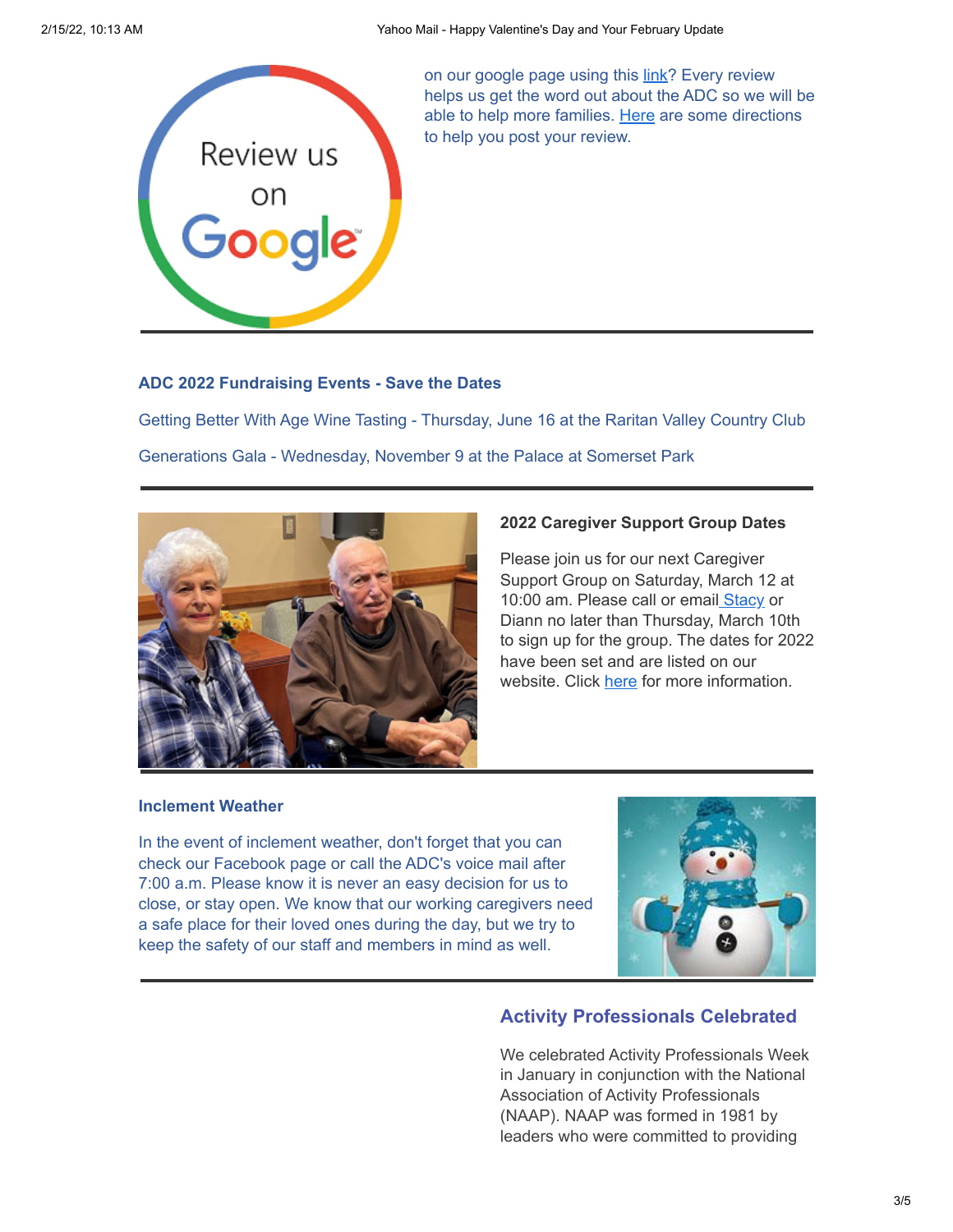

outstanding quality-of-life experiences for older adults. This year's theme was "Navigating the Future." We are grateful for our ADC activity professionals! Thanks for all you do.

## **Caregivers Webinars and Resources**

**Caregiver Coalition of the United Way of Northern Jersey** - The Caregiver Coalition is

offering a "Munch and Learn" on Tuesday, February 22<sup>nd</sup> at 7:00 p.m. entitled "How to Avoid Getting Scammed." The speaker presenter Melanie Hazim who is the Director of Outreach for the New Jersey Division of Consumer Affairs. She is responsible for implementing the Division's missions and goals to protect New Jersey's residents from becoming victims of consumer fraud. To learn more and register, click [here.](https://eml-pusa01.app.blackbaud.net/intv2/j/5680A8F0-5288-435A-B668-717FF3AA420C/r/5680A8F0-5288-435A-B668-717FF3AA420C_4f3863e0-9e81-4dfb-a085-69bbd58504a3/l/ACB7630F-7BB4-4969-BBAD-3DF434F7FCDE/c)

**Alzheimer's NJ** - Monthly Webinars Facilitated by Alzheimer's New Jersey Staff for February include "Coping with Caregiver Stress " on February 15th at 11:00 a.m. Caring for a person with Alzheimer's disease or other form of dementia can be a very overwhelming experience. Often, caregivers neglect their own well-being because they devote so much time to the responsibilities of day-to-day caregiving. This program examines caregiver stress and offers coping strategies to become a healthier caregiver. Click [here](https://eml-pusa01.app.blackbaud.net/intv2/j/5680A8F0-5288-435A-B668-717FF3AA420C/r/5680A8F0-5288-435A-B668-717FF3AA420C_4f3863e0-9e81-4dfb-a085-69bbd58504a3/l/7F10E303-D314-4460-8A46-D95FC282E878/c) for more information.

**COPSA - Care2Caregivers (800-424-2494)** - Care2Caregivers is a free peer-support helpline for dementia caregivers provided by Rutgers' University Behavioral Health Care. They are hosting a discussion on Wednesday, February 16th from 1:00 p.m. to 2:00 p.m. In recognition of February and Heart Health Month, their topic is heart health and they will be sharing tips on how to enhance your physical and mental well-being. To learn more, visit their [Facebook](https://eml-pusa01.app.blackbaud.net/intv2/j/5680A8F0-5288-435A-B668-717FF3AA420C/r/5680A8F0-5288-435A-B668-717FF3AA420C_4f3863e0-9e81-4dfb-a085-69bbd58504a3/l/5C714E2B-4BBA-42CE-8045-A943C10C9187/c) page.



## **About Our Newsletter**

Please email our Development Director if you have any suggestions about future features. Please feel free to forward the newsletter to your friends and colleagues. We are trying to build our mailing list. Currently there are more than 500 names on our list.

**Please invest in your ADC and help us to Share Your Care! [Donate Now](https://eml-pusa01.app.blackbaud.net/intv2/j/5680A8F0-5288-435A-B668-717FF3AA420C/r/5680A8F0-5288-435A-B668-717FF3AA420C_4f3863e0-9e81-4dfb-a085-69bbd58504a3/l/53F67536-765E-455A-9444-11242AB95F97/c)**